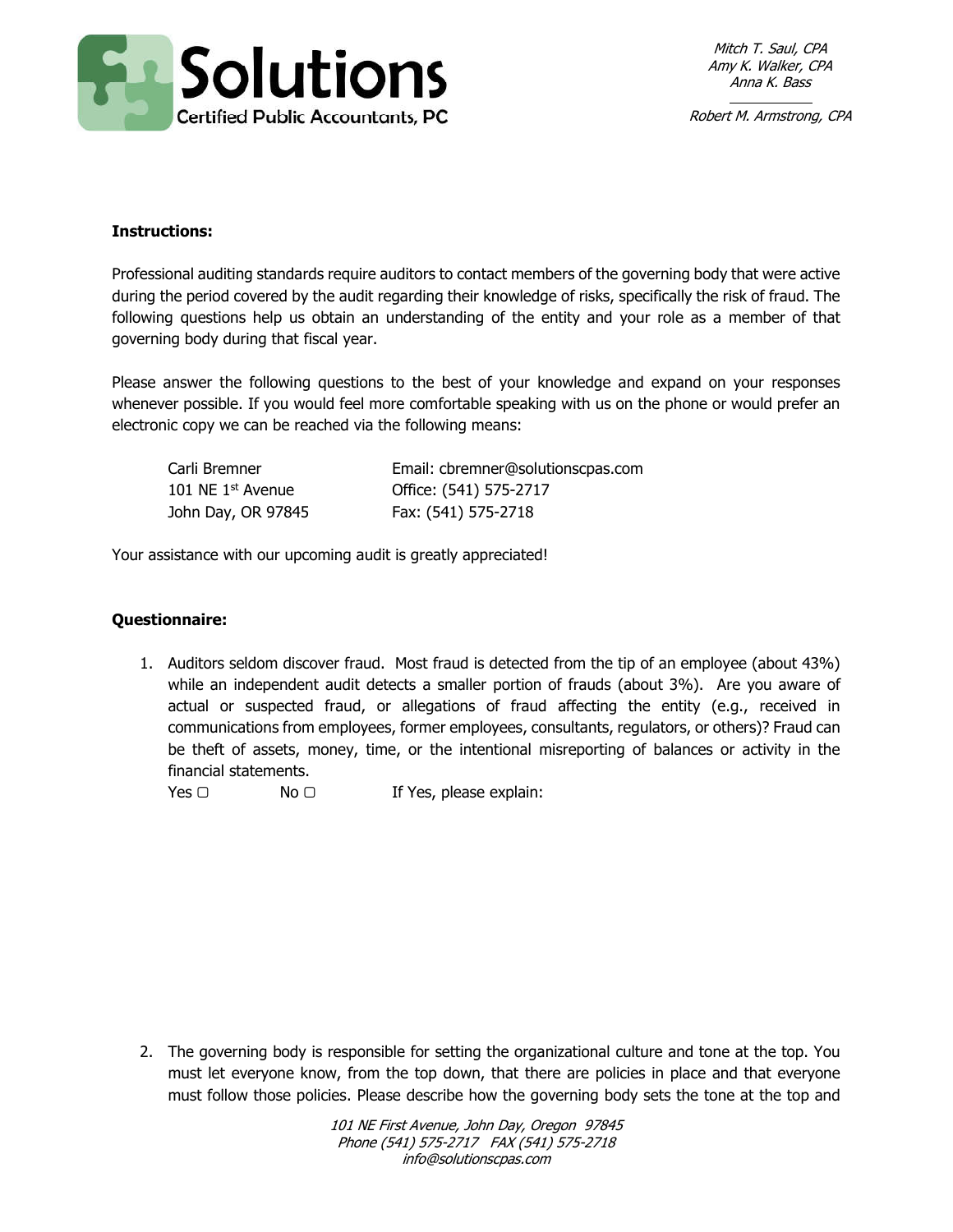how you hold management accountable for the fraud related procedures in place? (Code of Ethics, Fraud Policy, etc.).

3. If someone were to steal from the organization do you know where would that most likely occur and how would it be found out or reported? Does the governing body ever ask management where they are most vulnerable or what they are doing to ensure theft and fraud will not occur? Have you communicated to management and employees the importance of a system of checks and balances to deter fraud?

4. As part of the disclosures within the financial statements we are required to report on any significant related party transactions between the governing body or management and the entity. Can you provide a list of businesses or entities you or other members of the board are significantly involved with (i.e., are members of their governing body or have ownership in or are employees of)?

5. Have you, anyone in your immediate family, or entities you are significantly involved in participated in a financial transaction with the entity during the year ended June 30, 2021? Are you aware of any such transactions between members of management, other members of the governing body or their immediate family members?

Yes □ No □ If Yes, please explain:

6. Please outline any changes that have been implemented specifically to address the COVID-19 pandemic and related shut-downs (e.g., budget adjustments, staffing, processes over revenues, expenditures, or payroll, or how information is provided to the governing body).